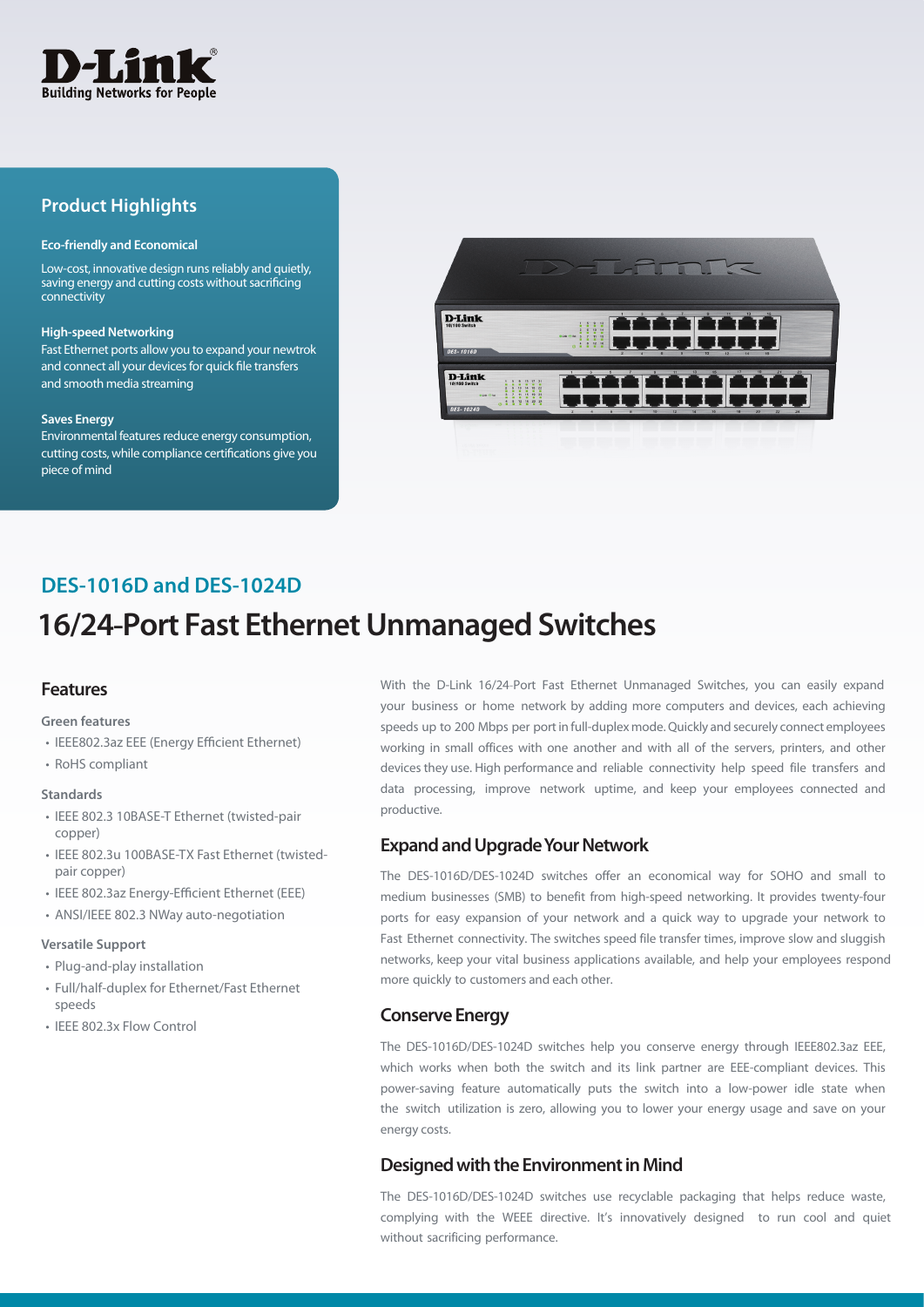

# **DES-1016D and DES-1024D 16/24**-**Port Fast Ethernet Unmanaged Switches**

## **Technical Specifications**

| General                               |                                                                                                                            |                                                                                                      |  |
|---------------------------------------|----------------------------------------------------------------------------------------------------------------------------|------------------------------------------------------------------------------------------------------|--|
| Standards                             | • IEEE 802.3 10BASE-T Ethernet<br>(twisted pair copper)<br>· IEEE 802.3u 100BASE-TX Fast Ethernet<br>(twisted-pair copper) | • ANSI/IEEE 802.3 NWay auto-negotiation<br>· IFFF 802.3x flow control<br>· IEEE 802.3az EEE function |  |
| LAN                                   | • IEEE 802.3 10BASE-T<br>· IEEE 802.3u 100BASE-TX compliance                                                               | • IEEE 802.3x Flow Control support                                                                   |  |
| <b>Data Transfer Rates</b>            | • Fast Ethernet<br>• 100 Mbps Half-Duplex<br>• 200 Mbps Full-Duplex                                                        | • Ethernet<br>• 10 Mbps Half-Duplex<br>• 20 Mbps Full-Duplex                                         |  |
| <b>Functionality</b>                  |                                                                                                                            |                                                                                                      |  |
| Port Packet Filtering/Forwarding Rate | • 148,800 pps for 100 M                                                                                                    | • 14,880 pps for 10 M                                                                                |  |
| Swithing Fabric                       | • DES-1016D:<br>• 3.2 Gbps switching fabric                                                                                | • DES-1024D:<br>• 4.8 Gbps switching fabric                                                          |  |
| Number of Ports                       | • DES-1016D:<br>• 16 10/100Mbps Fast Ethernet ports                                                                        | • DES-1024D:<br>• 24 10/100Mbps Fast Ethernet ports                                                  |  |
| Network Cables                        | $\cdot$ 10BASE-T:<br>• UTP CAT 3/4/5/5e (100 m max.)<br>· EIA/TIA-586 100-ohm STP (100 m max.)                             | $\cdot$ 100BASE-TX<br>• UTP CAT 5/5e (100 m max.)<br>· EIA/TIA-568 100-ohm STP (100 m max.)          |  |
| Media Interface Exchange              | • Auto MDI/MDIX adjustment for all ports                                                                                   |                                                                                                      |  |
| <b>LED Indicators</b>                 | • Per port:<br>• Link/Activity                                                                                             | • Per device:<br>• Power                                                                             |  |
| <b>Transmission Method</b>            | · Store-and-forward                                                                                                        |                                                                                                      |  |
| <b>MAC Address Table</b>              | · 8K entries per device                                                                                                    |                                                                                                      |  |
| <b>MAC Address Learning</b>           | • Automatic update                                                                                                         |                                                                                                      |  |
| Packet Filtering /Forwarding Rates    | · Ethernet: 14,880 pps per port                                                                                            | · Fast Ethernet: 148,800 pps per port                                                                |  |
| Topology                              | • Star                                                                                                                     |                                                                                                      |  |
| Protocol                              | • CSMA/CD                                                                                                                  |                                                                                                      |  |
| Physical                              |                                                                                                                            |                                                                                                      |  |
| <b>Dimensions</b>                     | • 282 x 150 x 44 mm (11.1 x 5.91 x 1.73 inches)                                                                            |                                                                                                      |  |
| Weight                                | · DE-1016D: 1.06 kg (2.34 lbs)                                                                                             | · DES-1024D: 1.14 kg (2.51 lbs)                                                                      |  |
| Power Consumption                     | • DES-1016D<br>• Standard Power Consumption: 0.9 Watts<br>• Maximum Power Consumption: 2.1 Watts                           | • DES-1024D<br>• Standard Power Consumption: 1.17 Watts<br>• Maximum Power Consumption: 2.8 Watts    |  |
| <b>Heat Dissipation</b>               | • DES-1016D:<br>• Maximum Heat Dissipation: 7.1652 BTU/h                                                                   | • DES-1024D:<br>• Maximum Heat Dissipation: 9.5536 BTU/h                                             |  |
| <b>MTBF</b>                           | • DES-1016D: 492,096 hours                                                                                                 | · DES-1024D: 810,880 hours                                                                           |  |
| Temperature                           | • Operating: 0 to 40 °C (32 to 104 °F)                                                                                     | • Storage: -10 to 70 °C (14 to 158 °F)                                                               |  |
| Humidity                              | • Operating: 10% to 90% non-condensing                                                                                     | • Storage: 5% to 90% non-condensing                                                                  |  |